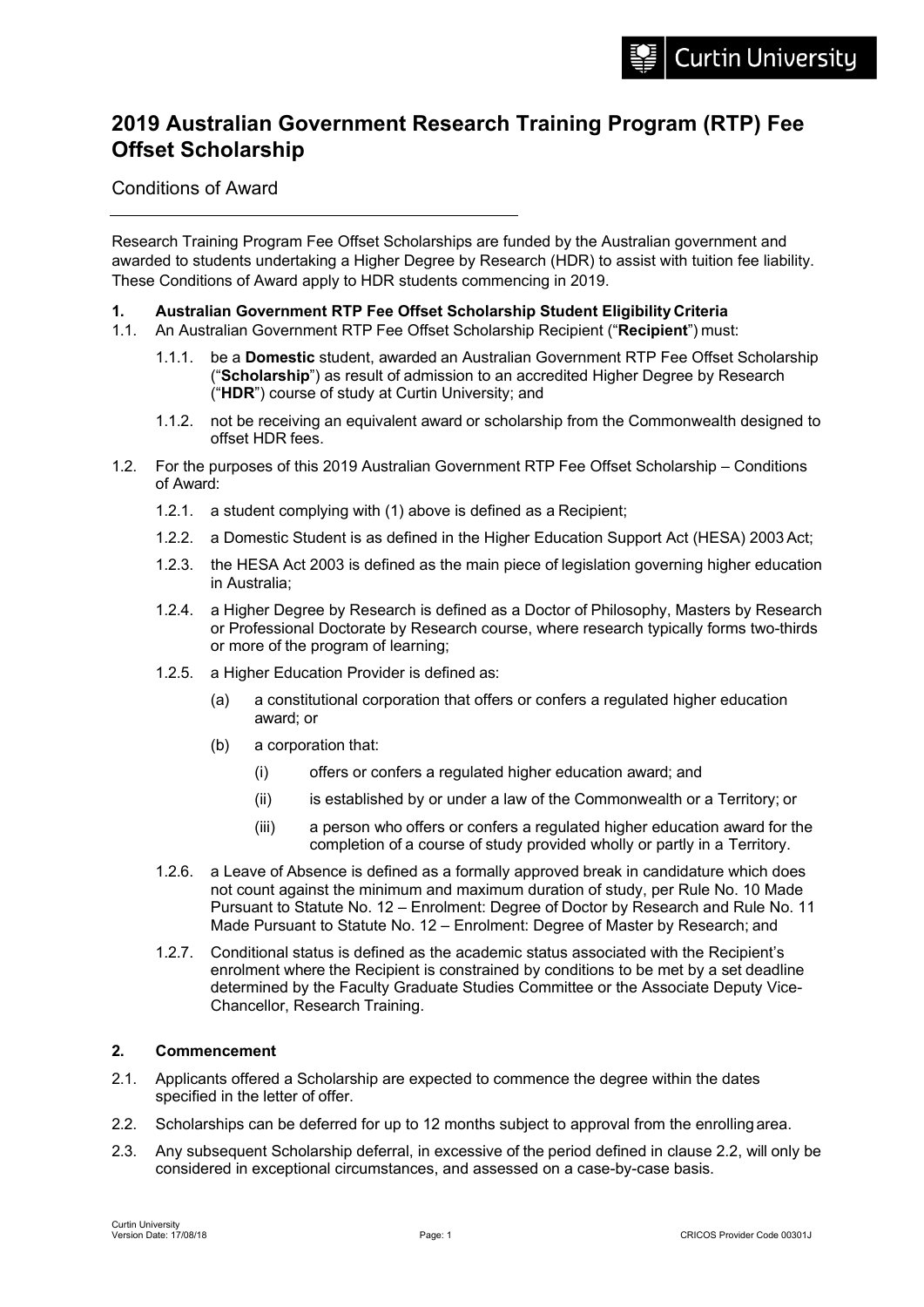# **3. Period of Support**

- 3.1. Recipients are entitled to a tuition fee offset for the approved course for the tenure of the Scholarship to assist with tuition fee liability, unless otherwise specified in the letter of offer.
- 3.2. Recipients are entitled to three and a half (3.5) years full-time equivalent study if undertaking an eligible Research Doctorate and a maximum of one and a half (1.5) years full-time equivalent study if undertaking a Masters by Research. Respectively, the period of support for Recipients enrolled in a part-time capacity is seven (7) years and three (3) years for a Research Doctorate and a Master by Research.
- 3.3. The maximum period of entitlement is calculated from the course commencement date.
- 3.4. Recipients who have not submitted their thesis by the end of the Scholarship tenure may be required to pay the course tuition fee applicable at the time of Scholarship expiry.

#### **4. Scholarship Extensions**

- 4.1. Recipients making satisfactory progression may apply to the University for a Scholarship extension for a period of up to six months where the study exceeds durations listed in clause 3.2, after which fees may be incurred.
- 4.2. Scholarship extensions are granted on a case-by-case basis.
- 4.3. A request for an extension will be submitted no sooner than six (6) months before the Scholarship end date and no less than four weeks prior to the end date of the Scholarship. Extensions will not be approved if requested after the Scholarship end date.
- 4.4. The transfer of a Scholarship, as defined in (11), does not constitute sufficient grounds for a subsequent extension.
- 4.5. Employment commitments, as defined in (12), do not constitute sufficient grounds for a Scholarship extension.

# **5. Changing Course and Resumption of HDR Studies after Withdrawal**

- 5.1. Recipients changing course of study to another HDR degree at the same level, or enrolling in a HDR course after having previously withdrawn from a HDR course may be entitled to:
	- 5.1.1. the full period of support defined in (3) if the current enrolment in the HDR course represents a new research project and consequently a new body of work; or
	- 5.1.2. an adjusted period of support defined in (3), less any period of study undertaken in the prior HDR course, if the current enrolment in the HDR course represents a continuation or overlap on the research project and body of work from the previous HDR enrolment.
- 5.2. The provisions of clause 5.1 include for changes from one field of education to another, and are assessed by the Associate Deputy Vice-Chancellor, Research Training on a case-by-case basis.

#### **6. Approval of a Part-time Scholarship**

- 6.1. Where relevant, requests to undertake part-time study will be considered under the provisions of Rule No. 10 Made Pursuant to Statute No. 12 – Enrolment: Degree of Doctor by Research or Rule No. 11 Made Pursuant to Statute No. 12 – Enrolment: Degree of Master by Research.
- 6.2. Scholarship Recipients approved to study part-time may revert to full-time study at any time with the permission of the institution.

#### **7. Progression to a Research Doctorate Degree after Completing a Masters by Research Degree**

7.1. Where a Recipient completes a Masters by Research degree and then progresses to a Research Doctorate degree, the Recipient will be entitled to the maximum period of support as defined in (3) of these Conditions for the subsequent Scholarship.

**Curtin University**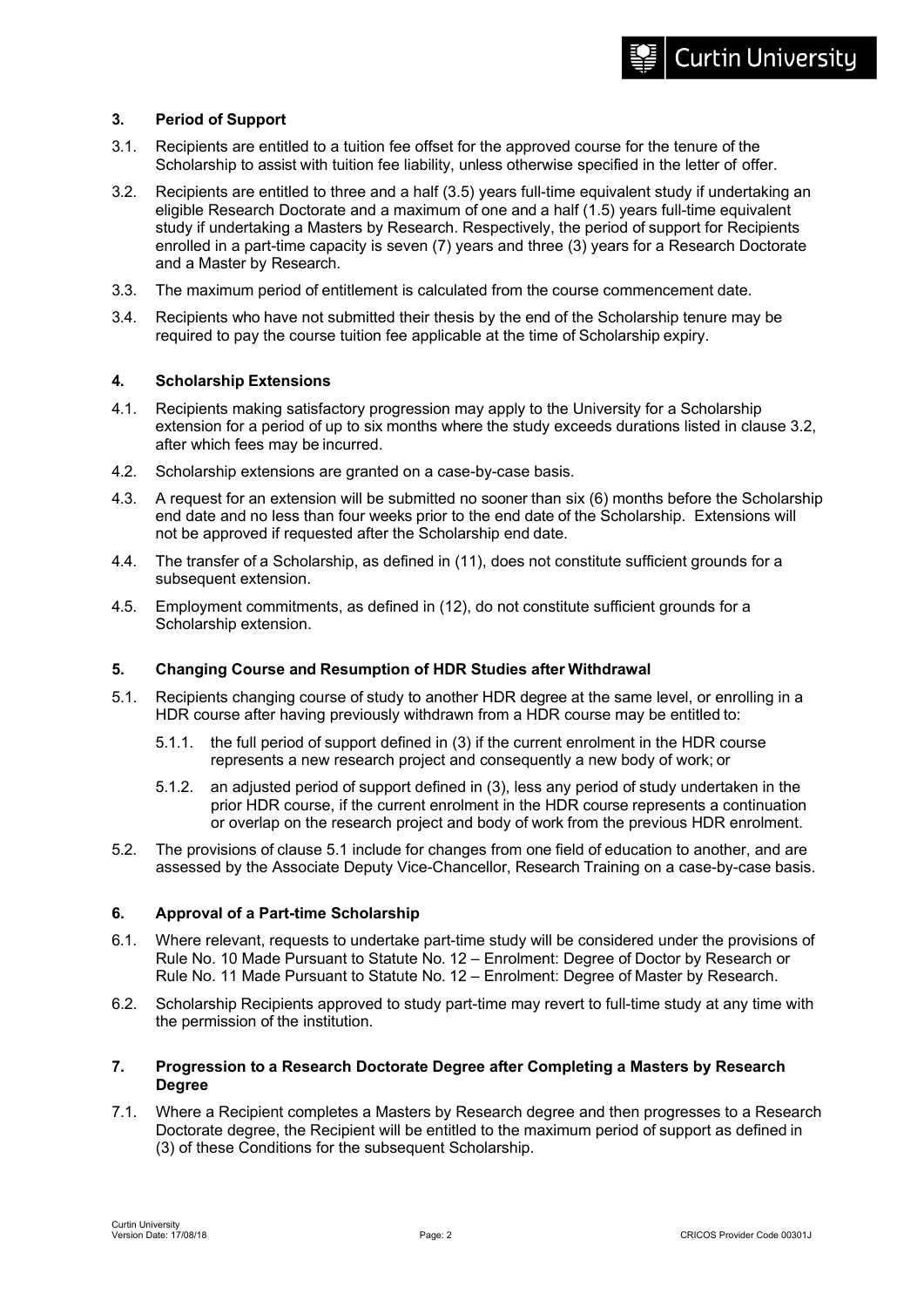# **Curtin University**

#### **8. Conversion (upgrade) from a Masters by Research Degree to a Research Doctorate Degree**

- 8.1. Where a Recipient commences studies in a Masters by Research degree and then upgrades to a Research Doctorate, the Recipient's total period of support under the Scholarship will be extended to the maximum period of support provided to a Research Doctorate Recipient as detailed in (3) of these Conditions.
- 8.2. An upgrade may be sought where:
	- 8.2.1. a Recipient who has achieved candidacy in a Masters by Research is deemed to be undertaking research equivalent to doctoral standards; and
	- 8.2.2. there is no break between the candidature for the Masters by Research degree and the Research Doctorate degree unless the interval is covered by a period of suspension; and
	- 8.2.3. the research undertaken by the Recipient while enrolled in the Masters by Research is modified to meet the requirements for the Research Doctorate.

#### **9. Conversion (downgrade) from a Research Doctorate Degree to a Masters by Research Degree**

- 9.1. Where a Recipient elects or is required, for academic or personal reasons, to downgrade candidature from a Research Doctorate to a Masters by Research, the Recipient's period of support under the Scholarship will be reduced to the maximum period of support provided to a Masters by Research Recipient as detailed in (3) of these Conditions.
- 9.2. At the point of course conversion, where the consumed period of support in the previous Research Doctorate exceeds the maximum period of support available for a Masters by Research as detailed in (3) of these Conditions, the Recipient may be required to pay the course tuition fee applicable at the time.

#### **10. Suspension of Scholarship**

10.1. Recipients who have an approved Leave of Absence, per clause 16, will have their Scholarship suspended for the concurrent period.

### **11. Transfer of a Scholarship to another HEP**

- 11.1. The decision to approve a transfer of a Recipient to another HEP is assessed on a case-by-case basis, and is at the discretion of both HEPs in question.
- 11.2. The HEP accepting the transferring Recipient is responsible for funding the Recipient's Australian Government RTP Fee Offset Scholarship.
- 11.3. The period of support for the Recipient transferring to Curtin University will be calculated based on the initial course commencement date at the originating HEP.
- 11.4. Recipients seeking to transfer their Scholarship to Curtin from another Higher Education Provider (HEP) will be required to provide:
	- 11.4.1. evidence of the scholarship award at the originating HEP;
	- 11.4.2. evidence of course commence and withdrawal at the originating HEP; and
	- 11.4.3. the amount of equivalent full-time student load consumed in that course.
- 11.5. Recipients transferring to Curtin University will be subject to the provisions of (3) where the period of support is concerned.

#### **12. Employment**

- 12.1. The University does not require Recipients to undertake employment.
- 12.2. In agreed circumstances, the University may permit a full-time Recipient to undertake a limited amount of University teaching or other work, as long as these activities do not interfere with progress in the HDR course.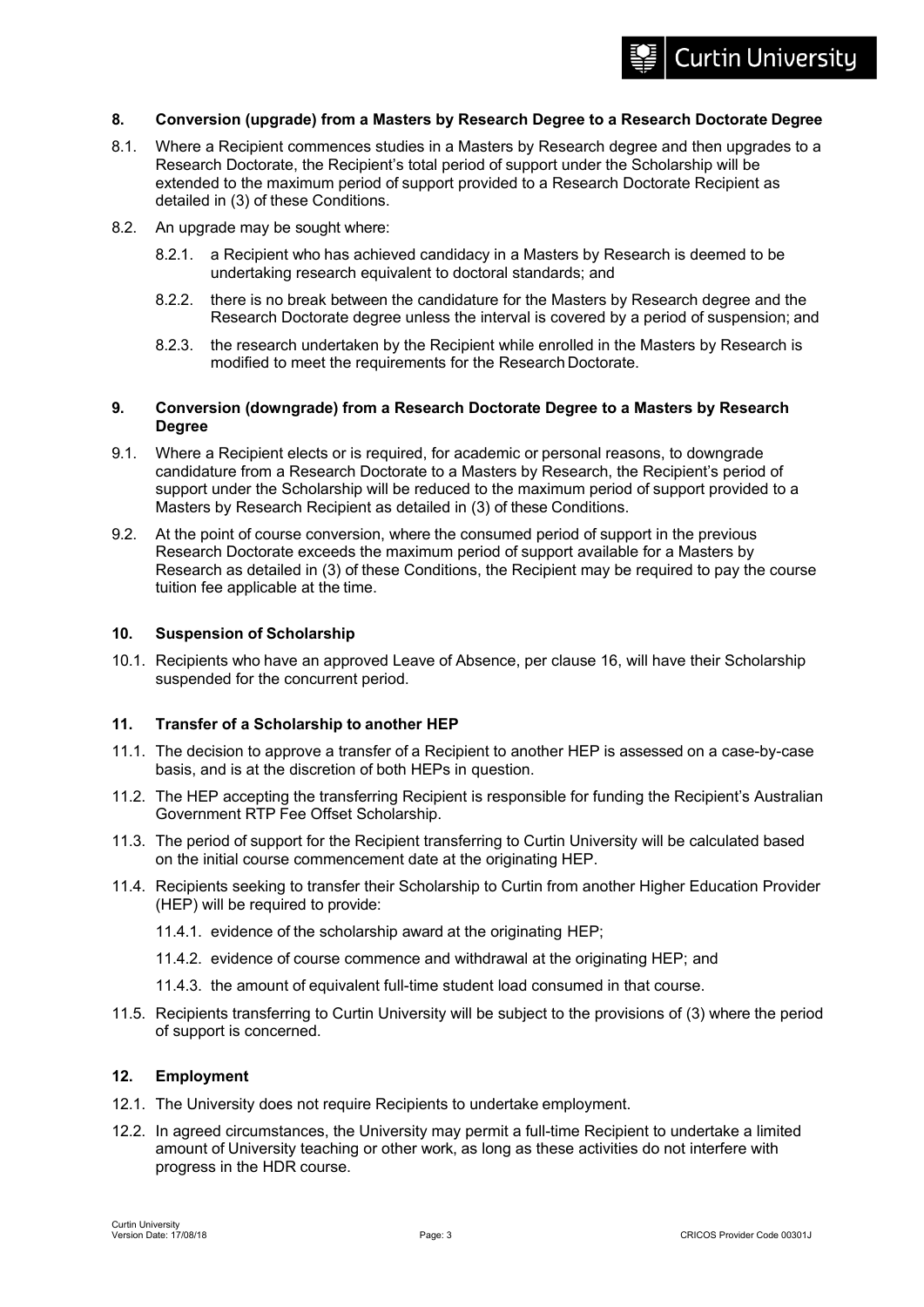12.3. Full-time Recipients are expected to dedicate at least four days a week to study.

## **13. Off-campus Research**

- 13.1. The University may approve Recipients conducting up to 12 months of their research off-campus and/or outside Australia if:
	- 13.1.1. the research is essential for completion of the degree;
	- 13.1.2. appropriate risk management is undertaken;
	- 13.1.3. there is adequate supervision;
	- 13.1.4. the Recipient remains enrolled; and
	- 13.1.5. the candidacy has been approved and the appropriate ethics clearance has been obtained.

#### **14. Research at Other Organisations**

- 14.1. The University may approve a Recipient conducting substantial amounts of research at organisations outside the higher education sector provided that adequate support, supervision, training, and research freedom for the Recipient is available at the other organisation and on the understanding that the University will still be responsible for the Recipient.
- 14.2. The rights to intellectual property should be resolved prior to commencement at the other organisation.
- 14.3. The required ethics approval from the University will be obtained prior to conducting this research.

#### **15. Termination of Scholarship**

- 15.1. The Scholarship will be terminated in the following circumstances:
	- 15.1.1. on the day the thesis is submitted for examination or at the end of the Scholarship, whichever is earlier;
	- 15.1.2. if the Recipient ceases to be enrolled; and/or
	- 15.1.3. on the death or incapacity of the Recipient, or course withdrawal.

#### **16. Leave of Absence**

16.1. Where relevant, Recipients unable to pursue their studies will apply for a Leave of Absence in accordance with Rule No. 10 Made Pursuant to Statute No. 12 – Enrolment: Degree of Doctor by Research or Rule No. 11 Made Pursuant to Statute No. 12 – Enrolment: Degree of Master by Research.

## **17. Legal Advice**

17.1. All Recipients are strongly recommended to seek their own independent legal advice regarding intellectual property and other contractual arrangements, both with the University and any other external parties.

#### **18. Variation of Conditions**

18.1. These conditions may be varied from time to time at the discretion of the Associate Deputy Vice-Chancellor, Research Training, or at the request of the relevant statutory or legislative bodies.

#### **19. Provision of False or Misleading Information**

19.1. If the University knows or has reason to believe that a Recipient has provided false or misleading information to the University in relation to the Scholarship, the University will immediately: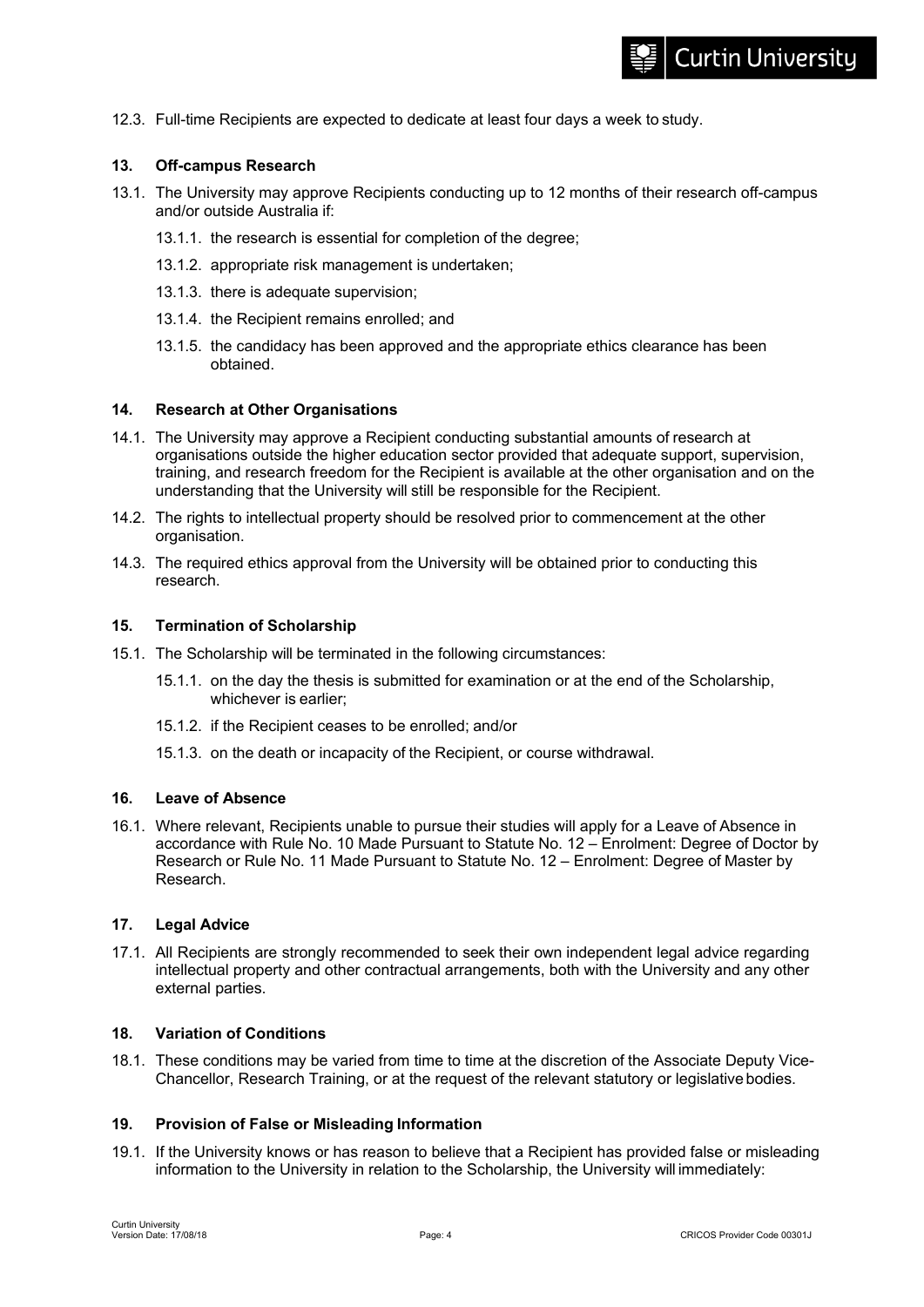19.1.2. notify the Department of Education and Training (DET) of the suspected offence and provide where requested, a copy of the Recipient's application and any other relevant information.

# **20. Acknowledgment of Commonwealth Support**

- 20.1. Recipients are required to acknowledge the Australian Government's support in any published materials relating to their HDR by mention of support through an "Australian Government Research Training Program Scholarship".
- 20.2. This requirement will be exercised both during and after completion of the HDR. Materials include items such as books, articles, newsletters or other literary or artistic works which relate to the Recipient's HDR project.

# **21. Specific University Obligations**

- 21.1. The University will abide by the Australian Code for the Responsible Conduct of Research;
- 21.2. The University will be fair and equitable in the use of its discretionary powers.
- 21.3. The right of the Recipient to appeal decisions is recognised. The University will advise Recipients of appropriate appeal mechanisms for resolution of any disputes which might arise during their candidature.

# **22. Specific Recipient Obligations**

- 22.1. A Recipient acknowledges and agrees that he or she :
	- 22.1.1. shall diligently and to the best of their ability apply themselves to the successful completion of the degree;
	- 22.1.2. shall conform to the rules (including disciplinary provisions) of the University;
	- 22.1.3. will provide all reports required by the University including an annual progress report submitted through the Graduate Research School. If the University does not consider that progress to be satisfactory the Recipient will be placed on Conditional status and/or the Scholarship may be terminated; and
	- 22.1.4. shall abide where relevant by the National Health and Medical Research (NHMRC) and Australian Research Council (ARC) Codes on Human and Animal Research Conditions and decisions of the Safety and Ethics committees of the University.

# **23. Related Links**

Australian Code for the Responsible Conduct of Research

https://www.nhmrc.gov.au/guidelines-publications/r39

Curtin RTP Scholarship Policy webpage

http://research.curtin.edu.au/postgraduate/rtp-scholarship-policy/

Curtin Scholarships webpage

http://Scholarships.curtin.edu.au/

HESA Act 2003

https://www.education.gov.au/higher-education-support-act-2003-and-guidelines

Research Training Program (RTP) Scholarship Procedures

http://policies.curtin.edu.au/findapolicy/

Rule No. 10 Made Pursuant to Statute No. 12 – Enrolment: Degree of Doctor by Research http://policies.curtin.edu.au/legislation/statutes\_rules.cfm

**Curtin University**